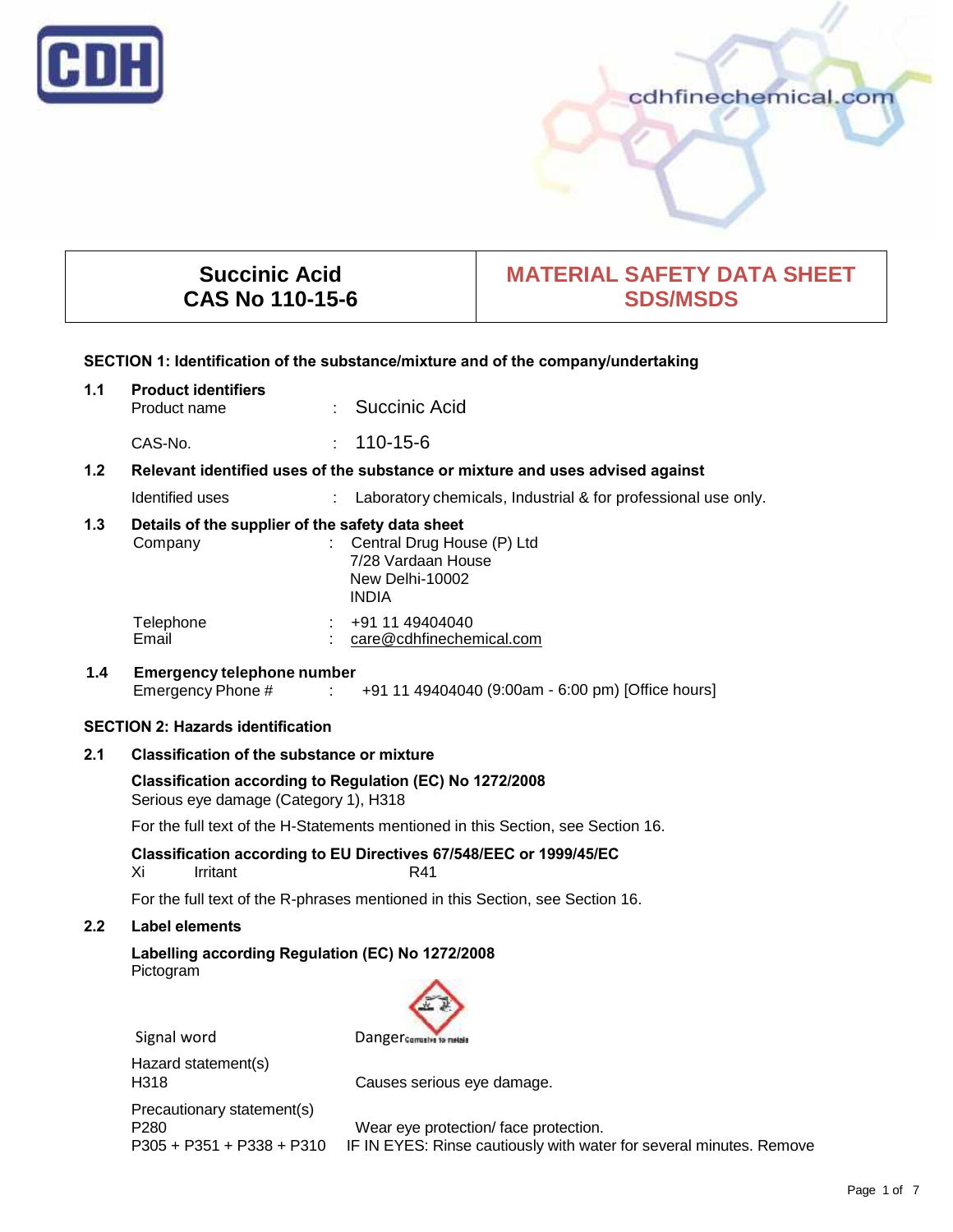contact lenses, if present and easy to do. Continue rinsing. Immediately call a POISON CENTER or doctor/ physician.

| Supplemental Hazard | none |  |
|---------------------|------|--|
| Statements          |      |  |

#### **2.3 Other hazards**

This substance/mixture contains no components considered to be either persistent, bioaccumulative and toxic (PBT), or very persistent and very bioaccumulative (vPvB) at levels of 0.1% or higher.

#### **SECTION 3: Composition/information on ingredients**

#### **3.1 Substances**

| Butanedioic acid                 |
|----------------------------------|
| $\frac{1}{2}$ C <sub>4H6O4</sub> |
| : $118,09$ g/mol                 |
| $: 110 - 15 - 6$                 |
| $: 203 - 740 - 4$                |
|                                  |

# **Hazardous ingredients according to Regulation (EC) No 1272/2008**

| Component         |                       | <b>Classification</b> | Concentration |  |
|-------------------|-----------------------|-----------------------|---------------|--|
| Succinic acid     |                       |                       |               |  |
| CAS-No.<br>EC-No. | 110-15-6<br>203-740-4 | Eye Dam. 1; H318      | $\leq$ 100 %  |  |

| Hazardous ingredients according to Directive 1999/45/EC |           |                |               |
|---------------------------------------------------------|-----------|----------------|---------------|
| Component                                               |           | Classification | Concentration |
| Succinic acid                                           |           |                |               |
| CAS-No.                                                 | 110-15-6  | Xi. R41        | $\leq$ 100 %  |
| EC-No.                                                  | 203-740-4 |                |               |

For the full text of the H-Statements and R-Phrases mentioned in this Section, see Section 16

# **SECTION 4: First aid measures**

#### **4.1 Description of first aid measures**

#### **General advice**

Consult a physician. Show this safety data sheet to the doctor in attendance.

#### **If inhaled**

If breathed in, move person into fresh air. If not breathing, give artificial respiration. Consult a physician.

#### **In case of skin contact**

Wash off with soap and plenty of water. Consult a physician.

#### **In case of eye contact**

Rinse thoroughly with plenty of water for at least 15 minutes and consult a physician.

#### **If swallowed**

Never give anything by mouth to an unconscious person. Rinse mouth with water. Consult a physician.

#### **4.2 Most important symptoms and effects, both acute and delayed**

The most important known symptoms and effects are described in the labelling (see section 2.2) and/or in section 11

**4.3 Indication of any immediate medical attention and special treatment needed** No data available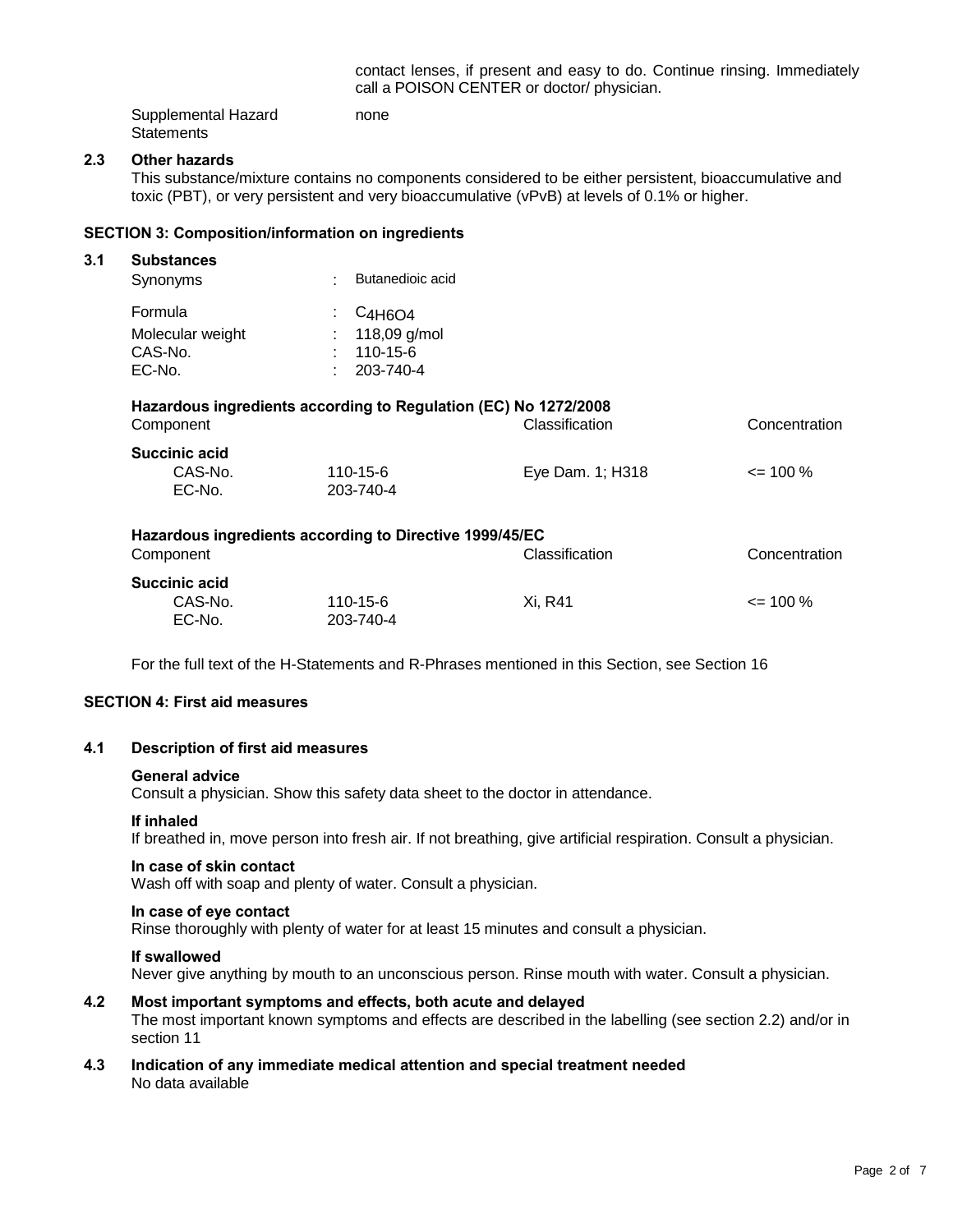# **SECTION 5: Firefighting measures**

# **5.1 Extinguishing media**

# **Suitable extinguishing media**

Use water spray, alcohol-resistant foam, dry chemical or carbon dioxide.

- **5.2 Special hazards arising from the substance or mixture** Carbon oxides
- **5.3 Advice for firefighters** Wear self-contained breathing apparatus for firefighting if necessary.
- **5.4 Further information** No data available

#### **SECTION 6: Accidental release measures**

**6.1 Personal precautions, protective equipment and emergency procedures** Use personal protective equipment. Avoid dust formation. Avoid breathing vapours, mist or gas. Ensure adequate ventilation. Evacuate personnel to safe areas. Avoid breathing dust. For personal protection see section 8.

#### **6.2 Environmental precautions** Do not let product enter drains.

- **6.3 Methods and materials for containment and cleaning up** Pick up and arrange disposal without creating dust. Sweep up and shovel. Keep in suitable, closed containers for disposal.
- **6.4 Reference to other sections** For disposal see section 13.

# **SECTION 7: Handling and storage**

#### **7.1 Precautions for safe handling** Avoid formation of dust and aerosols. Provide appropriate exhaust ventilation at places where dust is formed. For precautions see section 2.2.

**7.2 Conditions for safe storage, including any incompatibilities** Store in cool place. Keep container tightly closed in a dry and well-ventilated place. Storage class (TRGS 510): Non Combustible Solids

#### **7.3 Specific end use(s)** Apart from the uses mentioned in section 1.2 no other specific uses are stipulated

# **SECTION 8: Exposure controls/personal protection**

# **8.1 Control parameters**

**Components with workplace control parameters**

**8.2 Exposure controls**

# **Appropriate engineering controls**

Handle in accordance with good industrial hygiene and safety practice. Wash hands before breaks and at the end of workday.

# **Personal protective equipment**

# **Eye/face protection**

Face shield and safety glasses Use equipment for eye protection tested and approved under appropriate government standards such as NIOSH (US) or EN 166(EU).

# **Skin protection**

Handle with gloves. Gloves must be inspected prior to use. Use proper glove removal technique (without touching glove's outer surface) to avoid skin contact with this product. Dispose of contaminated gloves after use in accordance with applicable laws and good laboratory practices. Wash and dry hands.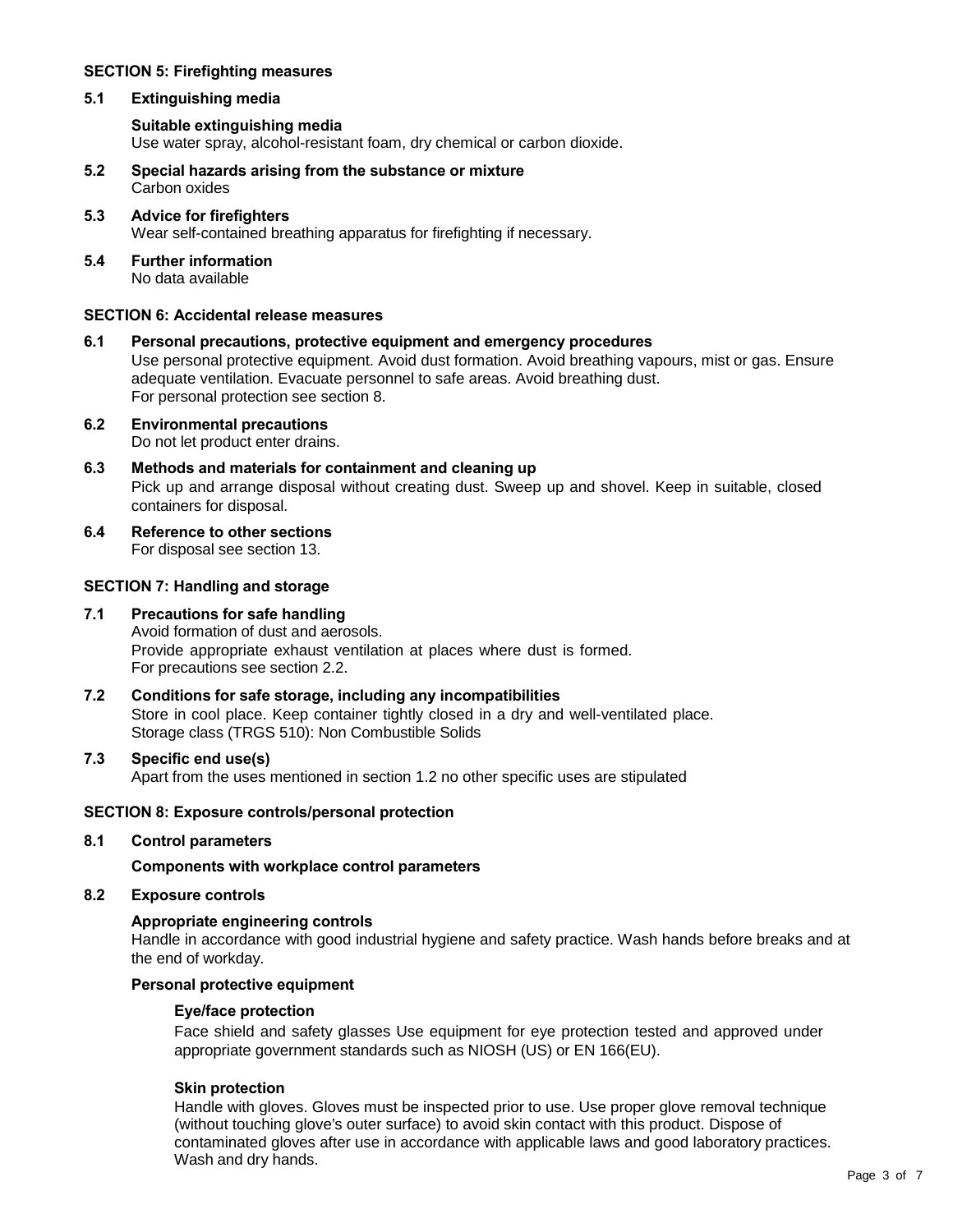# **Body Protection**

Complete suit protecting against chemicals, The type of protective equipment must be selected according to the concentration and amount of the dangerous substance at the specific workplace.

# **Respiratory protection**

Where risk assessment shows air-purifying respirators are appropriate use a full-face particle respirator type N100 (US) or type P3 (EN 143) respirator cartridges as a backup to engineering controls. If the respirator is the sole means of protection, use a full-face supplied air respirator. Use respirators and components tested and approved under appropriate government standards such as NIOSH (US) or CEN (EU).

# **Control of environmental exposure**

Do not let product enter drains.

#### **SECTION 9: Physical and chemical properties**

# **9.1 Information on basic physical and chemical properties**

| a) | Appearance                                  | Form: crystalline<br>Colour: white       |
|----|---------------------------------------------|------------------------------------------|
| b) | Odour                                       | odourless                                |
| c) | <b>Odour Threshold</b>                      | No data available                        |
| d) | pH                                          | No data available                        |
| e) | Melting point/freezing<br>point             | Melting point/range: 184 - 186 °C - lit. |
| f) | Initial boiling point and<br>boiling range  | 235 °C at 1.013 hPa                      |
| g) | Flash point                                 | No data available                        |
| h) | Evaporation rate                            | No data available                        |
| i) | Flammability (solid, gas) No data available |                                          |
| j) | Upper/lower                                 | No data available                        |
|    | flammability or<br>explosive limits         |                                          |
| k) | Vapour pressure                             | No data available                        |
| I) | Vapour density                              | No data available                        |
|    | m) Relative density                         | 1,564 g/cm3 at 15 °C 83                  |
| n) | Water solubility                            | g/l at 25 °C - soluble No                |
| o) | Partition coefficient: n-<br>octanol/water  | data available                           |
| p) | Auto-ignition<br>temperature                | No data available                        |
| q) | Decomposition<br>temperature                | No data available                        |
| r) | Viscosity                                   | No data available                        |
| s) | <b>Explosive properties</b>                 | No data available                        |
| t) | Oxidizing properties                        | No data available                        |
|    |                                             |                                          |

# **9.2 Other safety information**

No data available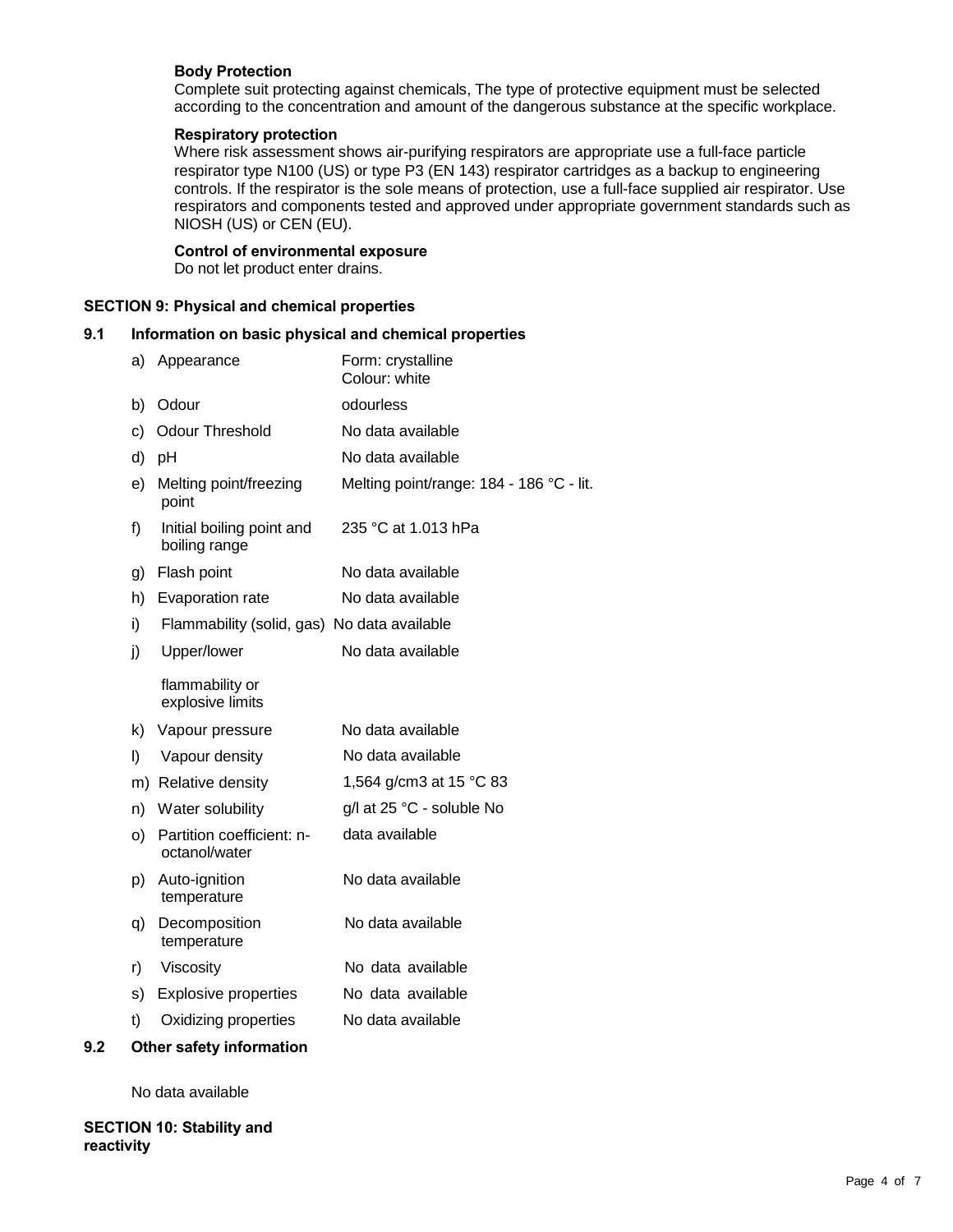|      | 10.1 Reactivity<br>No data available                                                                                             |
|------|----------------------------------------------------------------------------------------------------------------------------------|
|      | 10.2 Chemical stability<br>Stable under recommended storage conditions.                                                          |
|      | 10.3 Possibility of hazardous reactions<br>No data available                                                                     |
|      | 10.4 Conditions to avoid<br>No data available                                                                                    |
|      | 10.5 Incompatible materials<br>Bases, Oxidizing agents, Reducing agents                                                          |
|      | 10.6 Hazardous decomposition products<br>Other decomposition products - No data available<br>In the event of fire: see section 5 |
|      | <b>SECTION 11: Toxicological information</b>                                                                                     |
| 11.1 | Information on toxicological effects                                                                                             |
|      | <b>Acute toxicity</b><br>LD50 Oral - Rat - 2.260 mg/kg                                                                           |
|      |                                                                                                                                  |

LC50 Inhalation - Rat - male and female - 4 h - > 1,284 mg/l (OECD Test Guideline 403)

# **Skin corrosion/irritation**

Skin - Rabbit Result: No skin irritation - 4 h (OECD Test Guideline 404)

#### **Serious eye damage/eye irritation**

Eyes - Rabbit Result: Risk of serious damage to eyes. - 24 h (OECD Test Guideline 405)

#### **Respiratory or skin sensitisation**

Maximisation Test (GPMT) - Guinea pig Result: Does not cause skin sensitisation. (OECD Test Guideline 406)

#### **Germ cell mutagenicity**

Ames test S. typhimurium Result: negative

#### **Carcinogenicity**

IARC: No component of this product present at levels greater than or equal to 0.1% is identified as probable, possible or confirmed human carcinogen by IARC.

#### **Reproductive toxicity**

No data available

**Specific target organ toxicity - single exposure** No data available

**Specific target organ toxicity - repeated exposure**

No data available

**Aspiration hazard** No data available

**Additional Information** RTECS: WM4900000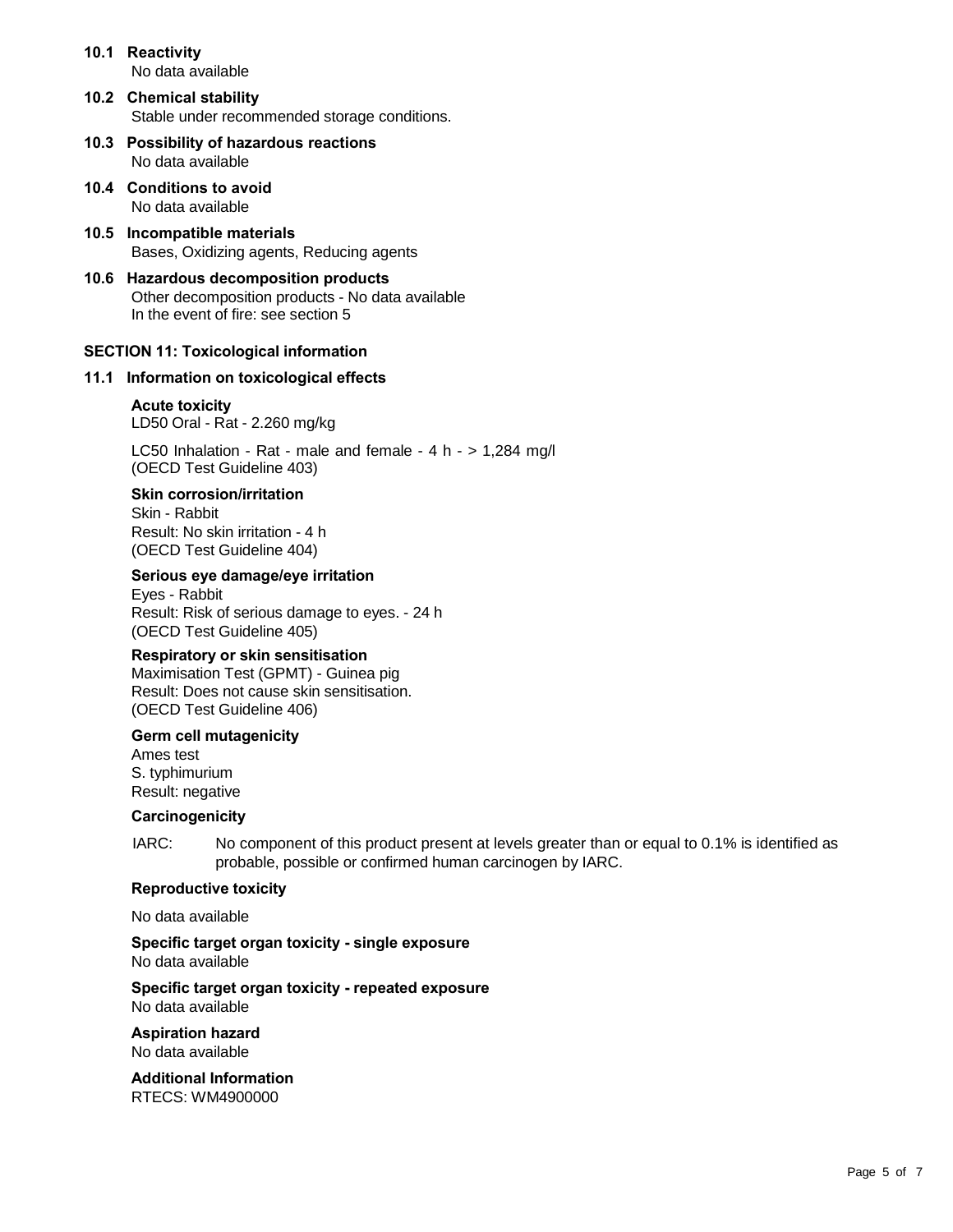To the best of our knowledge, the chemical, physical, and toxicological properties have not been thoroughly investigated.

# **SECTION 12: Ecological information**

#### **12.1 Toxicity**

| Toxicity to fish                                          | semi-static test LC50 - Danio rerio (zebra fish) - > 100 mg/l - 96 h<br>(OECD Test Guideline 203)                          |
|-----------------------------------------------------------|----------------------------------------------------------------------------------------------------------------------------|
| Toxicity to daphnia and<br>other aquatic<br>invertebrates | Immobilization EC50 - Daphnia magna (Water flea) - > 100 mg/l - 48 h<br>(OECD Test Guideline 202)                          |
| Toxicity to algae                                         | Growth inhibition EC50 - Pseudokirchneriella subcapitata (green algae) - > 100<br>mg/l - 72 h<br>(OECD Test Guideline 201) |
| Toxicity to bacteria                                      | Respiration inhibition EC50 - Sludge Treatment - > 300 mg/l - 3 h<br>(OECD Test Guideline 209)                             |
| <b>Persistence and degradability</b>                      |                                                                                                                            |

# **12.2 Persistence and degradability**

Biodegradability aerobic - Exposure time 28 d Result: 96,55 % - Readily biodegradable

- **12.3 Bioaccumulative potential** No data available
- **12.4 Mobility in soil** No data available

# **12.5 Results of PBT and vPvB assessment**

This substance/mixture contains no components considered to be either persistent, bioaccumulative and toxic (PBT), or very persistent and very bioaccumulative (vPvB) at levels of 0.1% or higher.

#### **12.6 Other adverse effects**

No data available

#### **SECTION 13: Disposal considerations**

#### **13.1 Waste treatment methods**

#### **Product**

Offer surplus and non-recyclable solutions to a licensed disposal company. Dissolve or mix the material with a combustible solvent and burn in a chemical incinerator equipped with an afterburner and scrubber.

## **Contaminated packaging**

Dispose of as unused product.

#### **SECTION 14: Transport information**

| 14.1 | UN number<br>ADR/RID: -            |                                                                                                            | $IMDG: -$                 | IATA: -  |
|------|------------------------------------|------------------------------------------------------------------------------------------------------------|---------------------------|----------|
|      | IMDG:<br>IATA:                     | 14.2 UN proper shipping name<br>ADR/RID: Not dangerous goods<br>Not dangerous goods<br>Not dangerous goods |                           |          |
|      | $ADR/RID: -$                       | 14.3 Transport hazard class(es)                                                                            | $IMDG: -$                 | IATA: -  |
|      | 14.4 Packaging group<br>ADR/RID: - |                                                                                                            | $IMDG: -$                 | IATA: -  |
|      | ADR/RID: no                        | 14.5 Environmental hazards                                                                                 | IMDG Marine pollutant: no | IATA: no |
|      | No data available                  | 14.6 Special precautions for user                                                                          |                           |          |

# **SECTION 15: Regulatory information**